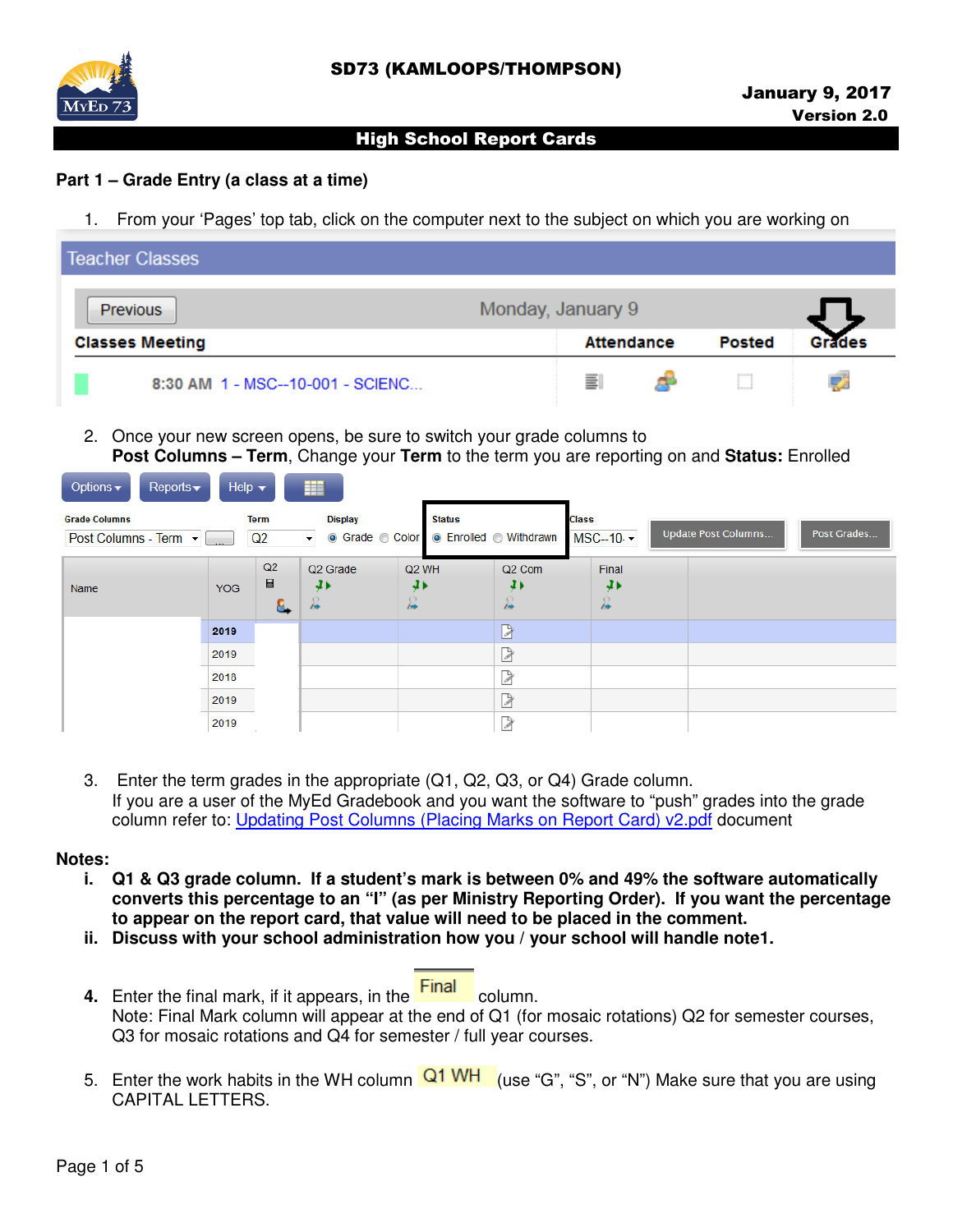

6. Enter comments in the  $\frac{Q1 \text{ Com}}{\text{column}}$  Column. Click on the  $\Box$  A popup will occur.

# Method: Using individual comments:

| MyEducation BC: Edit Text Comment - Mozilla Firefox                                                                      | __<br>$\sim$            |
|--------------------------------------------------------------------------------------------------------------------------|-------------------------|
| https://sdt.myeducation.gov.bc.ca/aspen/textCommentEdit.do?std=stdX2000272118&colClass=GCD000000gvlTY&deploymentId=aspen |                         |
| <b>Student</b>                                                                                                           |                         |
| <b>TYPE COMMENT HERE</b>                                                                                                 |                         |
| OK<br>Cancel                                                                                                             | ąИ                      |
| U                                                                                                                        |                         |
| <b>Click here when finished</b>                                                                                          | <b>Spell check here</b> |

Method: Using Comment Banks:

i. Open comment bank:



ii. Open the pick list (this will depend school by school)

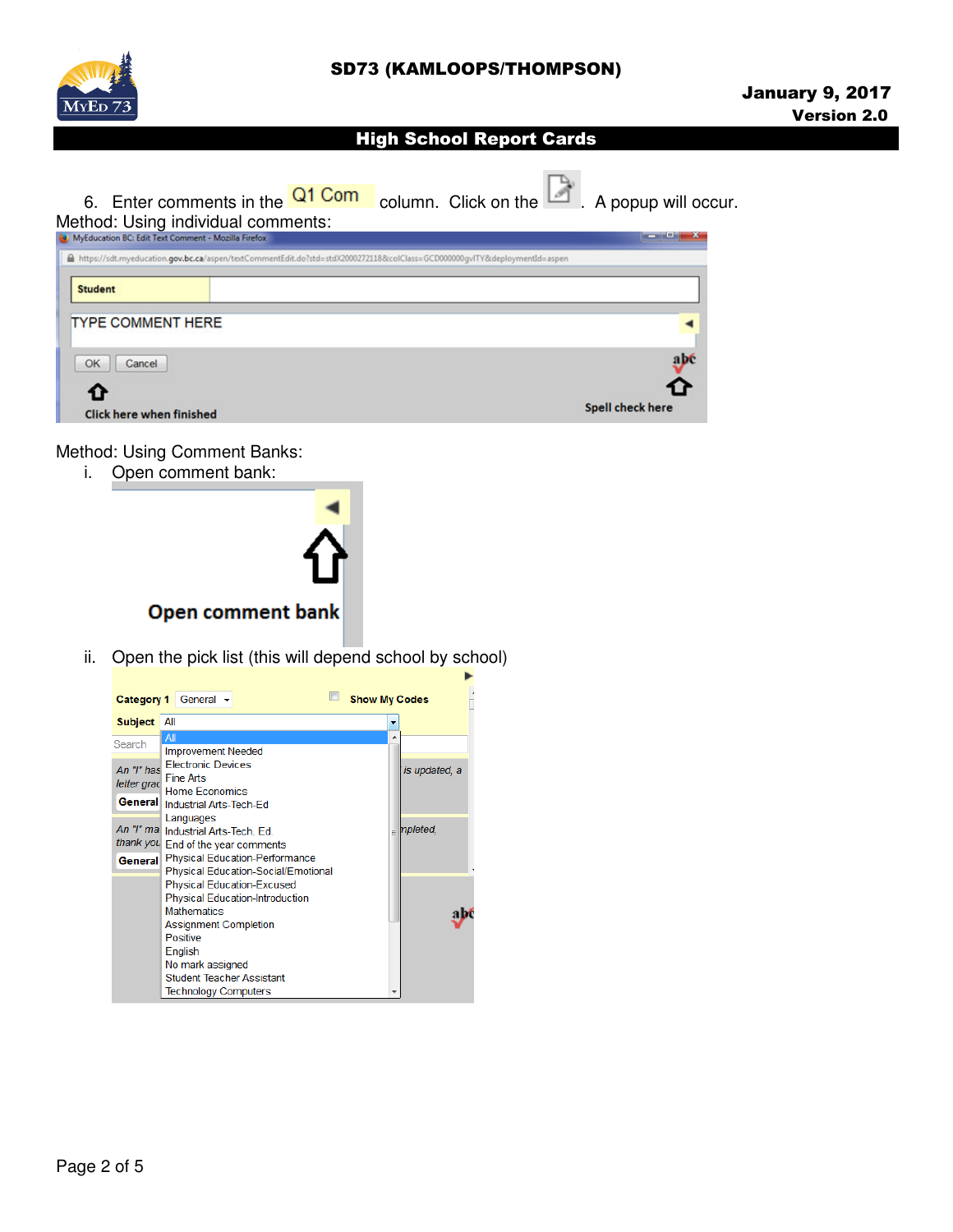



iii. Click on the comment you want to use

| Practice at home fousing on time-tables, fractions and negative numbers<br>would give this student more cofidence in class. Click on the comment |
|--------------------------------------------------------------------------------------------------------------------------------------------------|
|                                                                                                                                                  |
|                                                                                                                                                  |

iv. Read the comment.

Practice at home focusing on time-tables, fractions and negative numbers would give this student more confidence in class.

#### **Read the comment**

- v. If you want to select additional comments go back to ii and repeat. Click on "OK" when finished.
- vi. When done entering comments you should see an icon like this:
- 7. Change **Status** from Enrolled to Withdrawn

| <b>Grade Columns</b><br>Term<br>Post Columns - Term -<br>Q2<br>- |     | <b>Display</b><br>▼ |                            | <b>Status</b><br>● Grade © Color © Enrolled ● Withdrawn MSC--10 - |  | <b>Class</b>             | <b>Update Post Columns</b> | Post Grades |  |
|------------------------------------------------------------------|-----|---------------------|----------------------------|-------------------------------------------------------------------|--|--------------------------|----------------------------|-------------|--|
| Name                                                             | YOG | Q2<br>Ы<br>u.       | Q <sub>2</sub> Grade<br>41 | Q <sub>2</sub> WH<br>41<br>in                                     |  | Q <sub>2</sub> Com<br>JI | Final<br>4)<br>$\sqrt{2}$  |             |  |
|                                                                  |     |                     |                            |                                                                   |  |                          |                            |             |  |
|                                                                  |     |                     |                            |                                                                   |  |                          |                            |             |  |

**Check with the school office to determine if you will be reporting for the term for withdrawn students.** If you are, enter term grades, effort grades (work habits), comments, and final marks, where appropriate as per steps 3 to 5.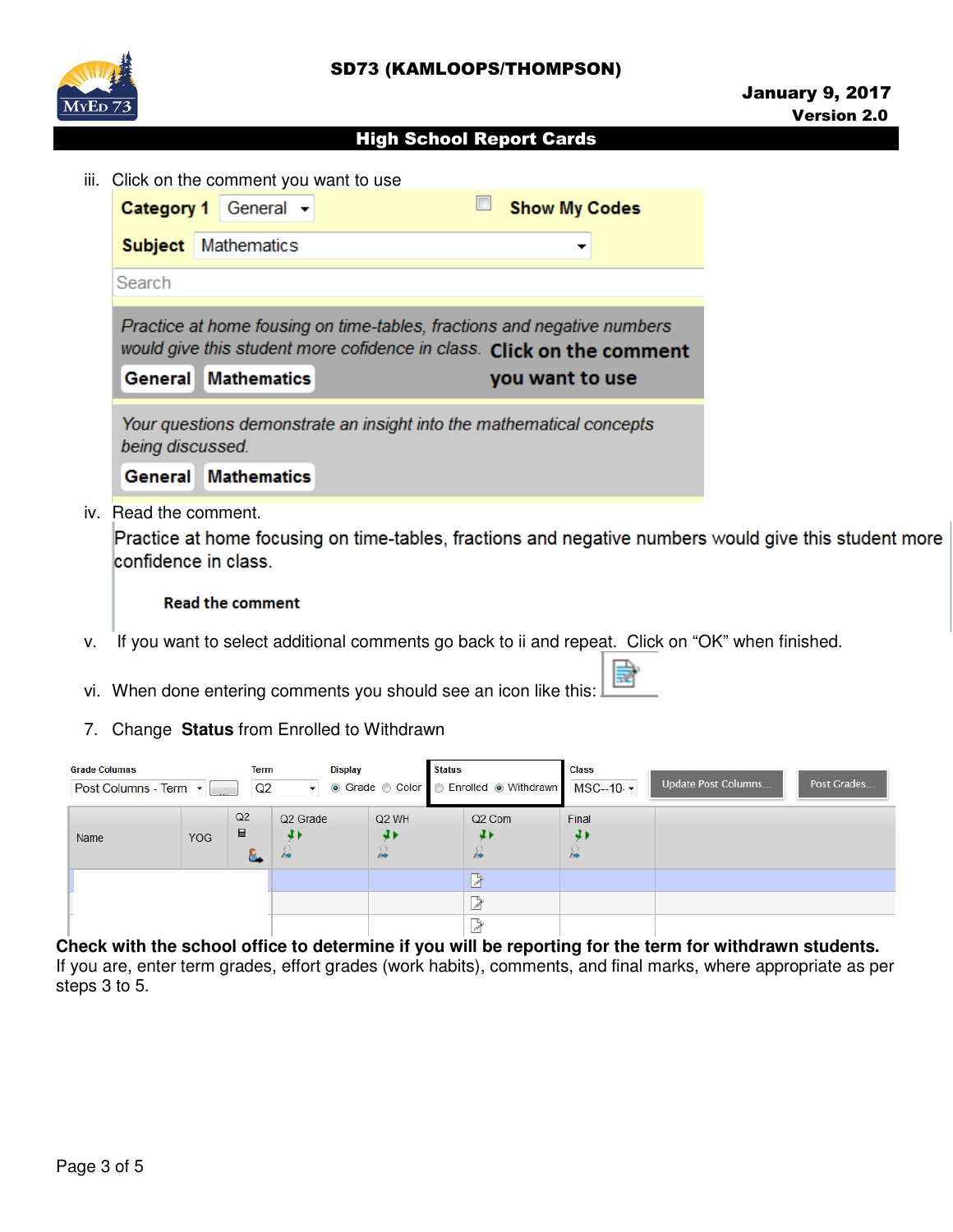# SD73 (KAMLOOPS/THOMPSON)



# January 9, 2017 Version 2.0

# High School Report Cards

|                            |                                           | Part 2 - Previewing/Reviewing Grades/Comments/Work Habits                                                                       |                      | Help $\blacktriangledown$<br>Reports $\blacktriangledown$<br>Search on Tern |               |     |                                                                                                                                                                                |
|----------------------------|-------------------------------------------|---------------------------------------------------------------------------------------------------------------------------------|----------------------|-----------------------------------------------------------------------------|---------------|-----|--------------------------------------------------------------------------------------------------------------------------------------------------------------------------------|
| Options v                  | Reports $\blacktriangledown$              | Gradebook Top Tab, Select BC Marks Verification with Comments<br>Help $\blacktriangledown$<br>Search on Term                    | $\alpha$             | ₩                                                                           | $a + z$       | Th. | <b>BC Marks Verification with Comments</b><br><b>Blank Grading Sheet</b><br><b>Grade Input Sheets</b><br><b>Scheduling Reports</b><br><b>Class Lists</b><br><b>Quick Chart</b> |
| $\Box$                     | Course                                    | <b>Description</b>                                                                                                              |                      |                                                                             | <b>CIssrm</b> |     | <b>Quick Report</b><br>My Job Queue                                                                                                                                            |
| $\Box$<br>$\Box$<br>$\Box$ | YED--1A-001<br>MSC--10-001<br>MSC--10-002 | <b>TEACHER ASSISTANT 11</b><br><b>SCIENCE 10</b><br><b>SCIENCE 10</b>                                                           |                      |                                                                             |               |     |                                                                                                                                                                                |
| <b>Term</b><br>Format      | Sections to include                       | <b>BC Marks Verification with Comments</b><br>1. Select the term<br>$Q1Q_1$<br>Current selection $\star$<br>Adobe Acrobat (PDF) | $\blacktriangledown$ |                                                                             |               |     |                                                                                                                                                                                |
| <b>O</b> Run               | <b>X</b> Cancel                           | 2. Click Run                                                                                                                    |                      |                                                                             |               |     |                                                                                                                                                                                |

If corrections are needed return to **Part 1** and make the necessary changes.